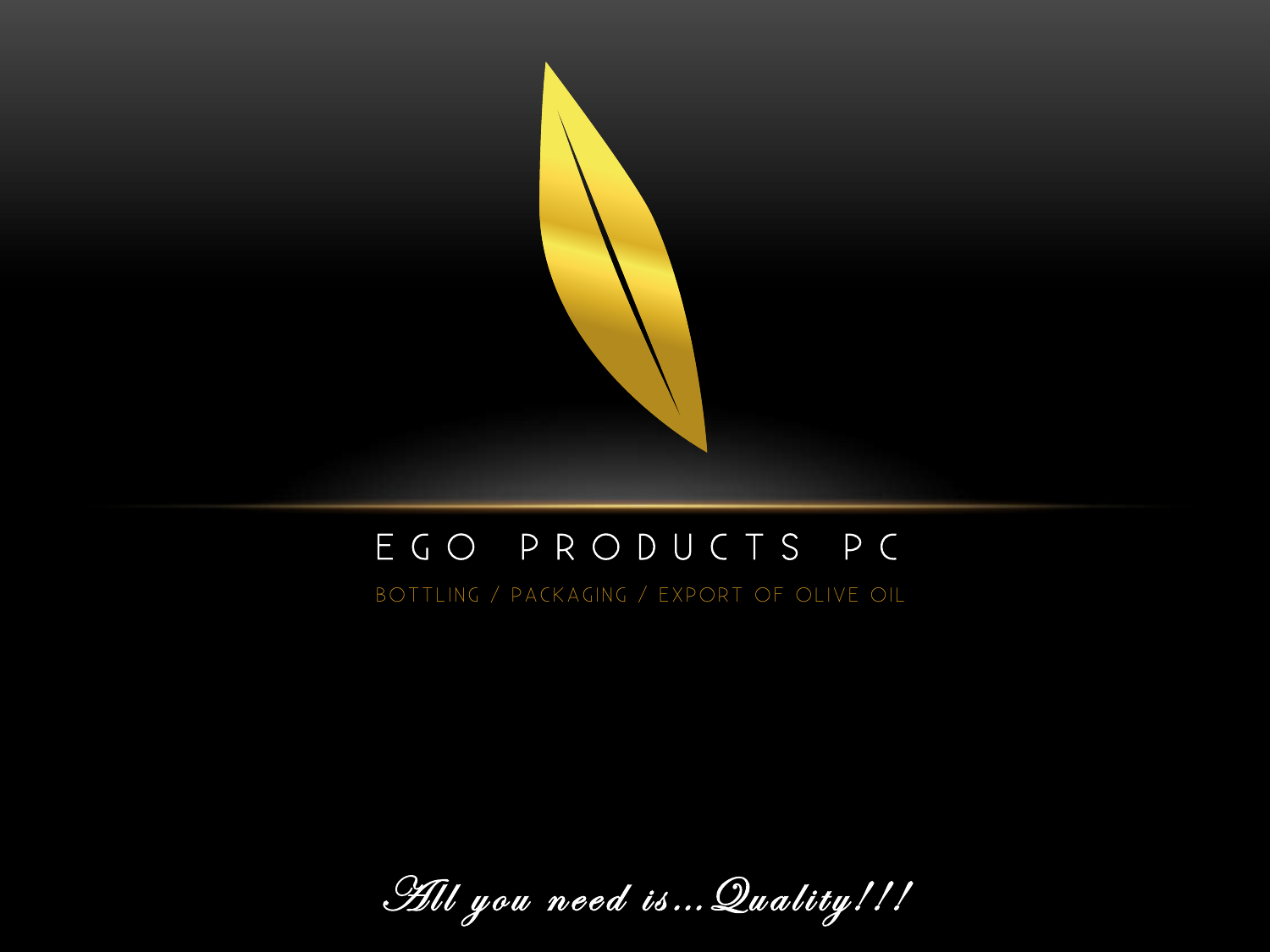1. OUR VISION 2. DISCOVER 3. OUR EXPORT 4. PRODUCTS 5. PALLETIZING 6. CONTACT US



In Greece There Are Unique Cultivars Olive Trees, Such As The Koroneiki.

This Excellent Cultivar Did Not Grow In Other Olive Oil Producing Countries Until Recently.

The Composition Of The Greek Combination With A Climate Favorable To Olive Oil (Temperate Climate, Sunlight And Stable Temperatures Without Great Fluctuations) Enhance The Olive Oil's Organoleptic Characteristics Leading To The Production Of Olive Oil Of The Finest Quality.

This Is The Premium Extra Virgin Olive Oil That We Take Care To Send In All Interest Human In All Around The World.

It Will Be Glad If You Try Our Premium Extra Virgin Olive Oil And Send Us Your Smile!

Because… All You Need Is Quality...!!!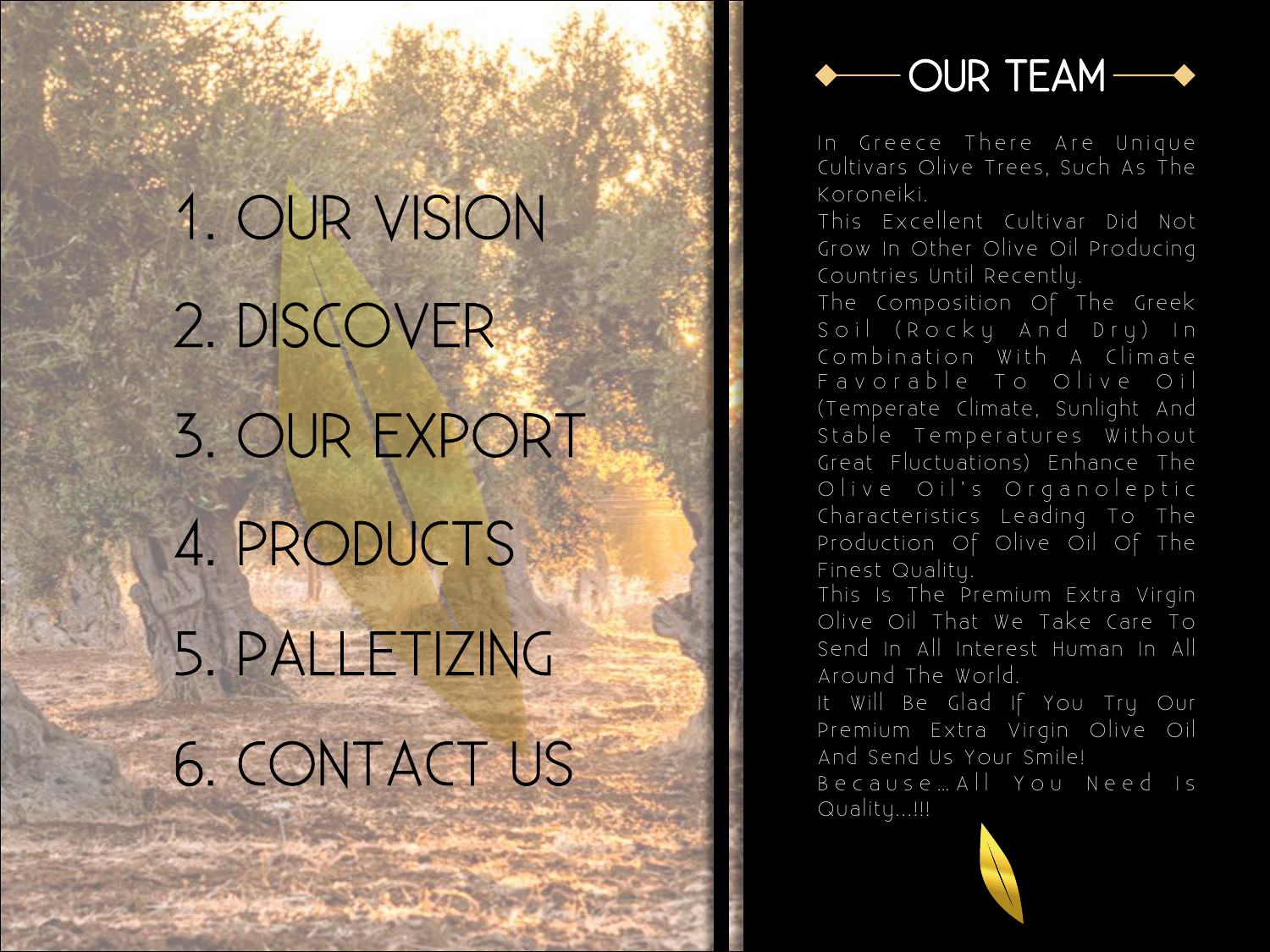#### **OUR VISION-**

Our vision is simple: to be not the biggest, but the best and first choice for those who want A traditional, quality and pure product in every corner of the world.

- DELIVERY:

We are proud of our timely deliveries! Our infrastructure allow us to respond quickly at small and large orders. If you like we can help you with our experience and partner, for all over around the world delivery transport.

#### $-$  FLEXIBILITY $\cdot$

We focus on our customers needs and therefore we always try to be flexible in quantities, qualities and incoterms, in order to meet the highest expectations.

#### - RELIABILITY:

We are investing on stable and long term business relationships.

We are investing on A small and big orders.

We are investing on human. Our customers satisfaction is our strongest ambassador!!





#### 1. OUR VISION

2. DISCOVER 3. OUR EXPORT 4. PRODUCTS 5. PALLETIZING 6. CONTACT US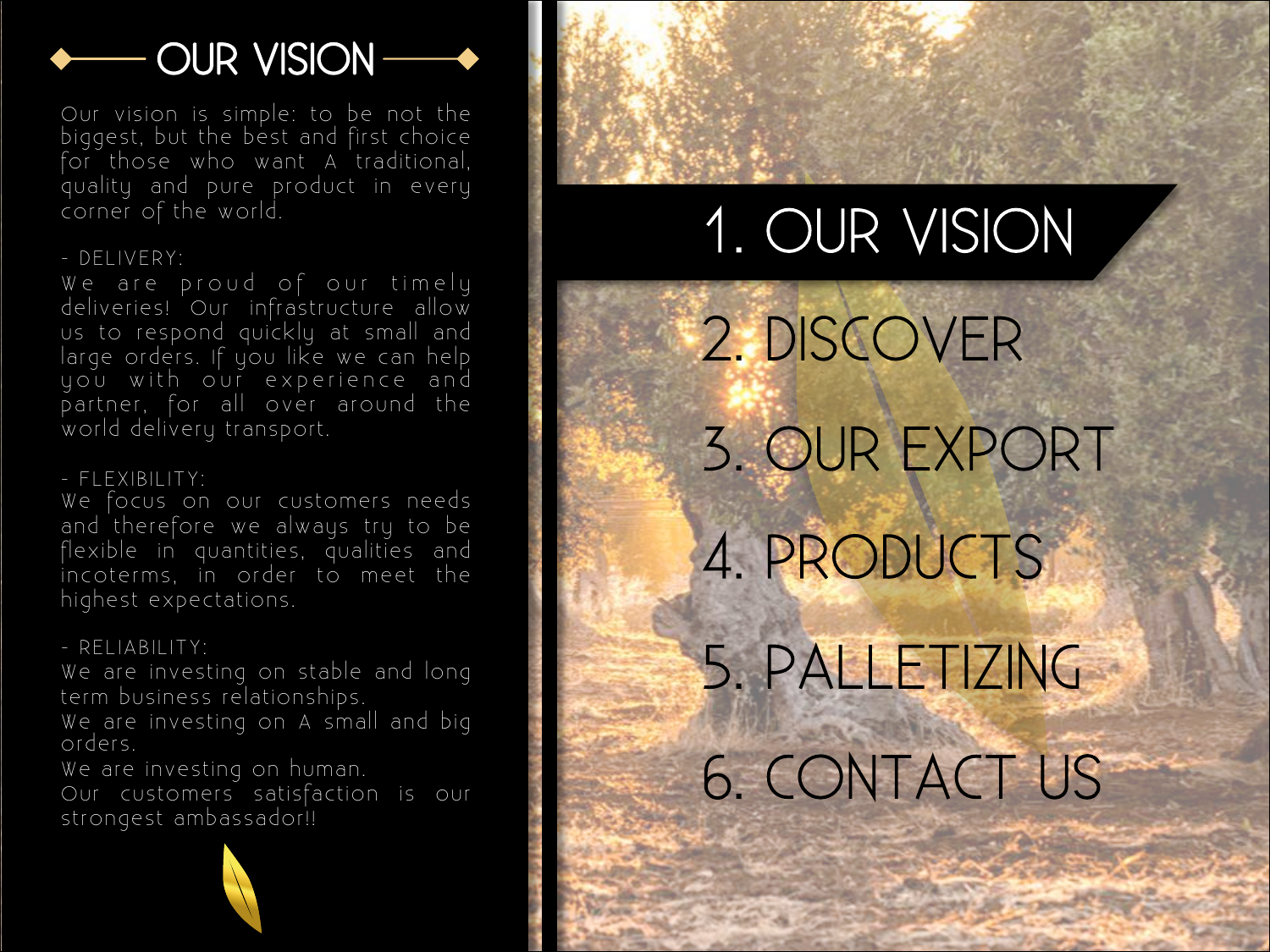### 1. OUR VISION

2. DISCOVER 3. OUR EXPORT 4. PRODUCTS 5. PALLETIZING 6. CONTACT US



#### - GEOGRAPHY

Greece is the best geographic area for the development of unique olive varieties and the production of olive oil.

#### - CLIMATE

Favorable climate (temperate climate, sunlight and constant temperatures without major fluctuations).

#### - SOILS

The composition of the greek soil is rocky and dry

#### - VARIETY OLIVES

There are unique cultivars of olive trees, such as excellent the koroneiki.

#### - TASTE

The characteristic of greek oils as regard to taste is the bitter and spicy oil.

- STORAGE CONDITIONS All time in a cool and dark place away from light.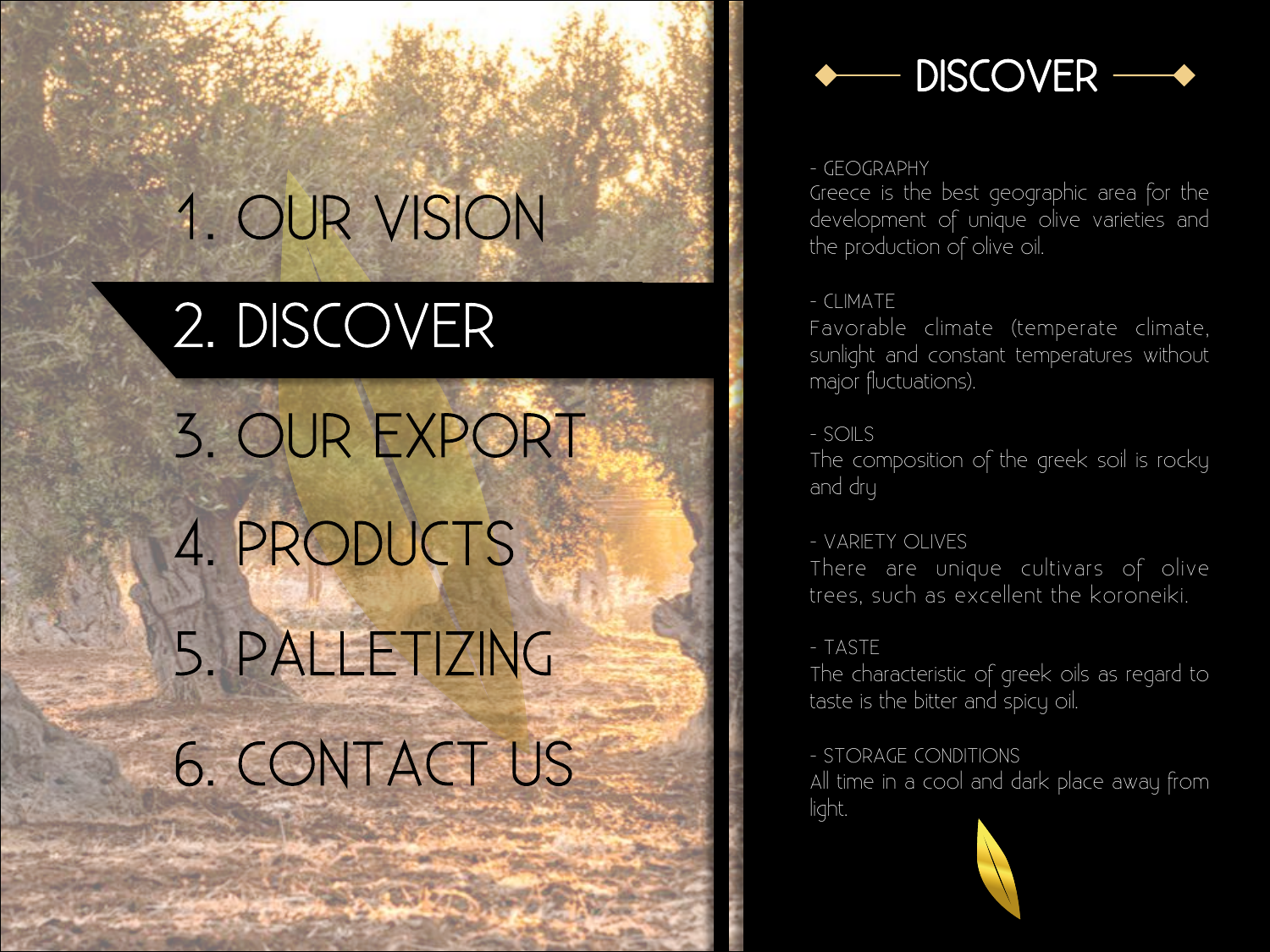

- 99% OF OUR SALE IS EXPORTS OVER 14



# OF OUR SALE IS EXPORTS OVER 14 2. DISCOVER

#### 3. OUR EXPORT

4. PRODUCTS 5. PALLETIZING 6. CONTACT US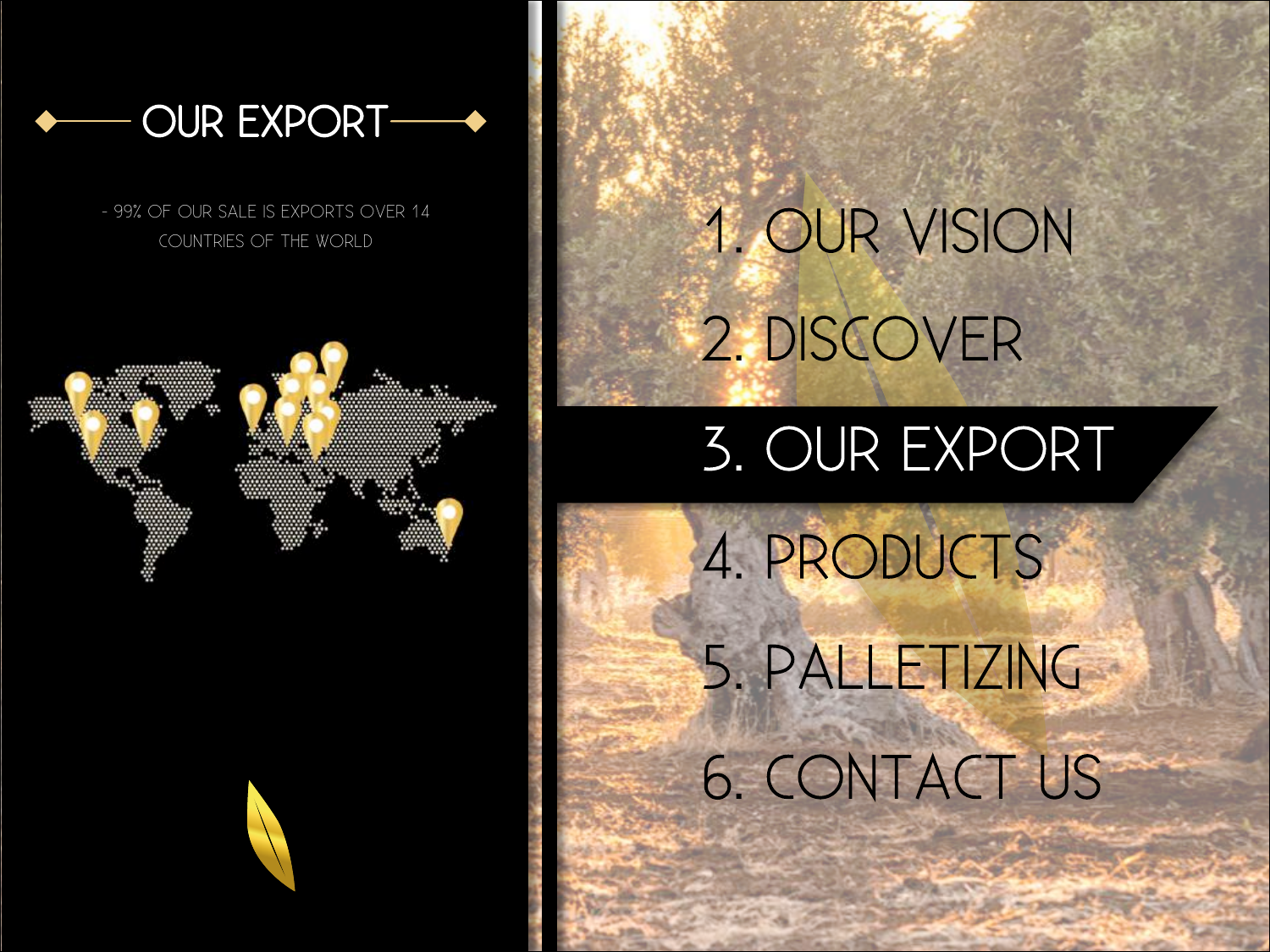# 1. OUR VISION 2. DISCOVER 3. OUR EXPORT

### 4. PRODUCTS

## 5. PALLETIZING 6. CONTACT US

Premium Greek Extra Virgin Olive Oil

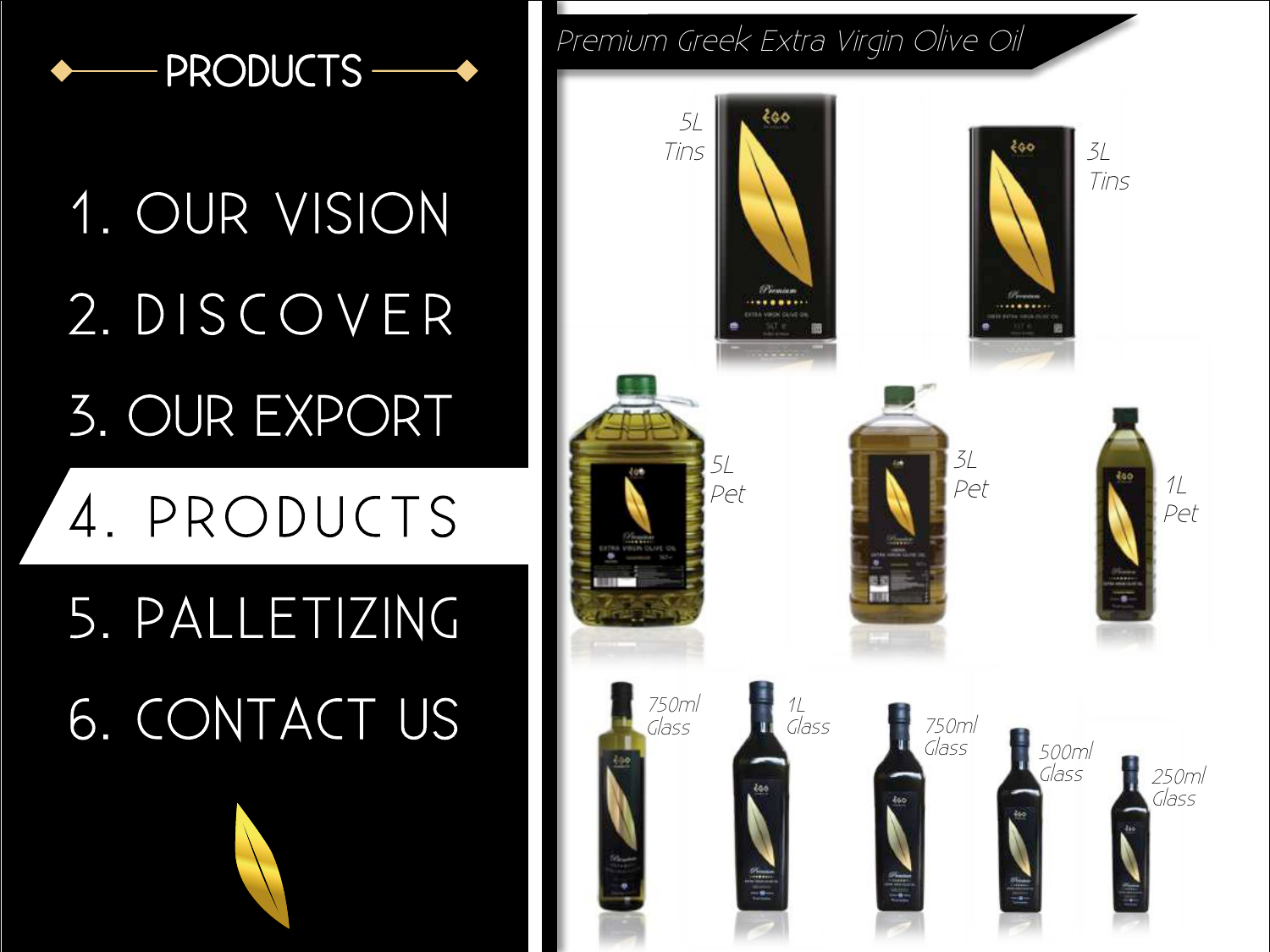# 1. OUR VISION 2. DISCOVER 3. OUR EXPORT

### 4. PRODUCTS

## 5. PALLETIZING 6. CONTACT US

Premium Taste Greek Virgin Olive Oil

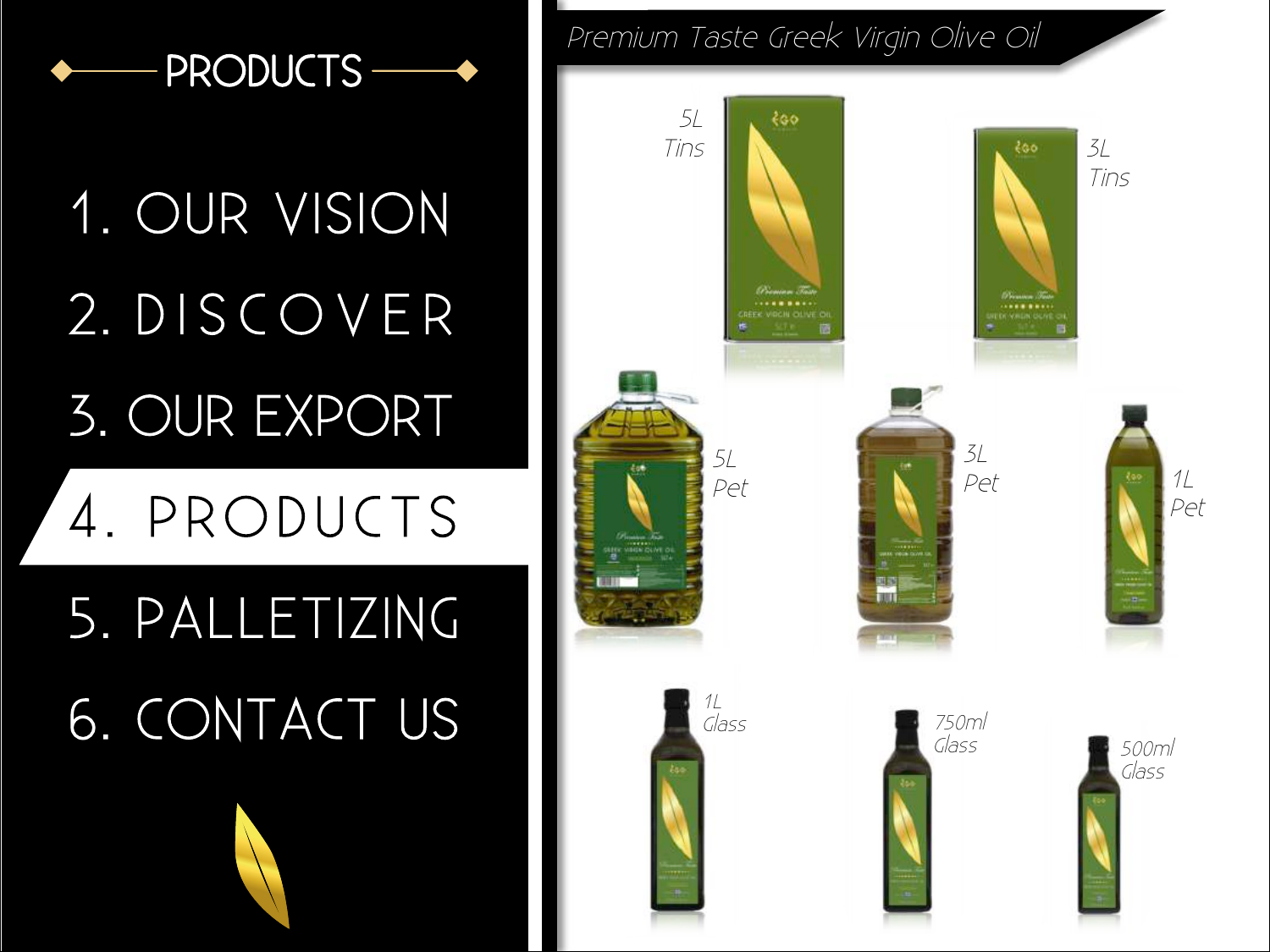# 1. OUR VISION 2. DISCOVER 3. OUR EXPORT

### 4. PRODUCTS

### 5. PALLETIZING 6. CONTACT US

#### Smooth Flavour Greek Olive Oil

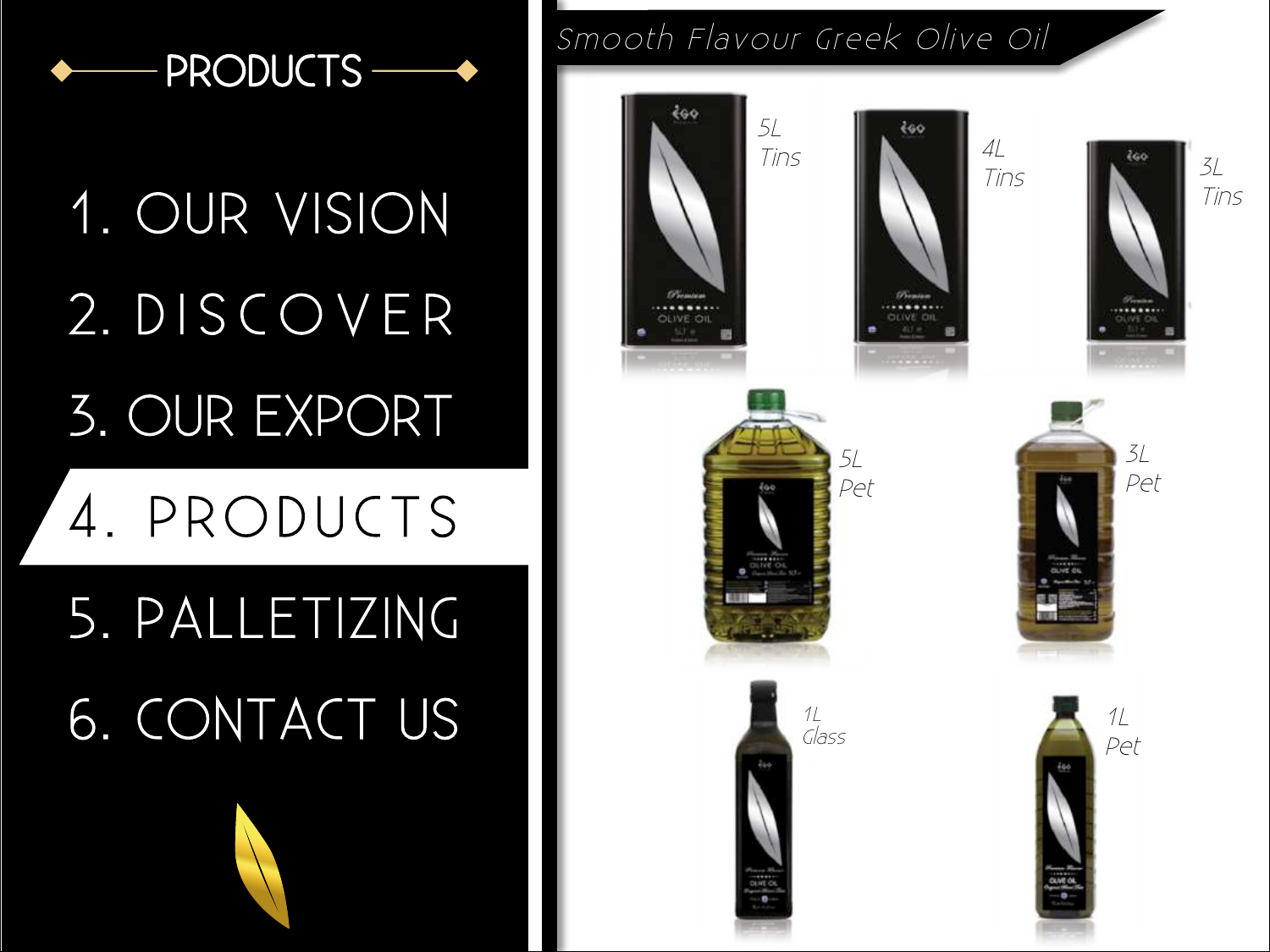# 1. OUR VISION 2. DISCOVER 3. OUR EXPORT

### 4. PRODUCTS

## 5. PALLETIZING 6. CONTACT US



Premium Flavour Pomace Olive Oil





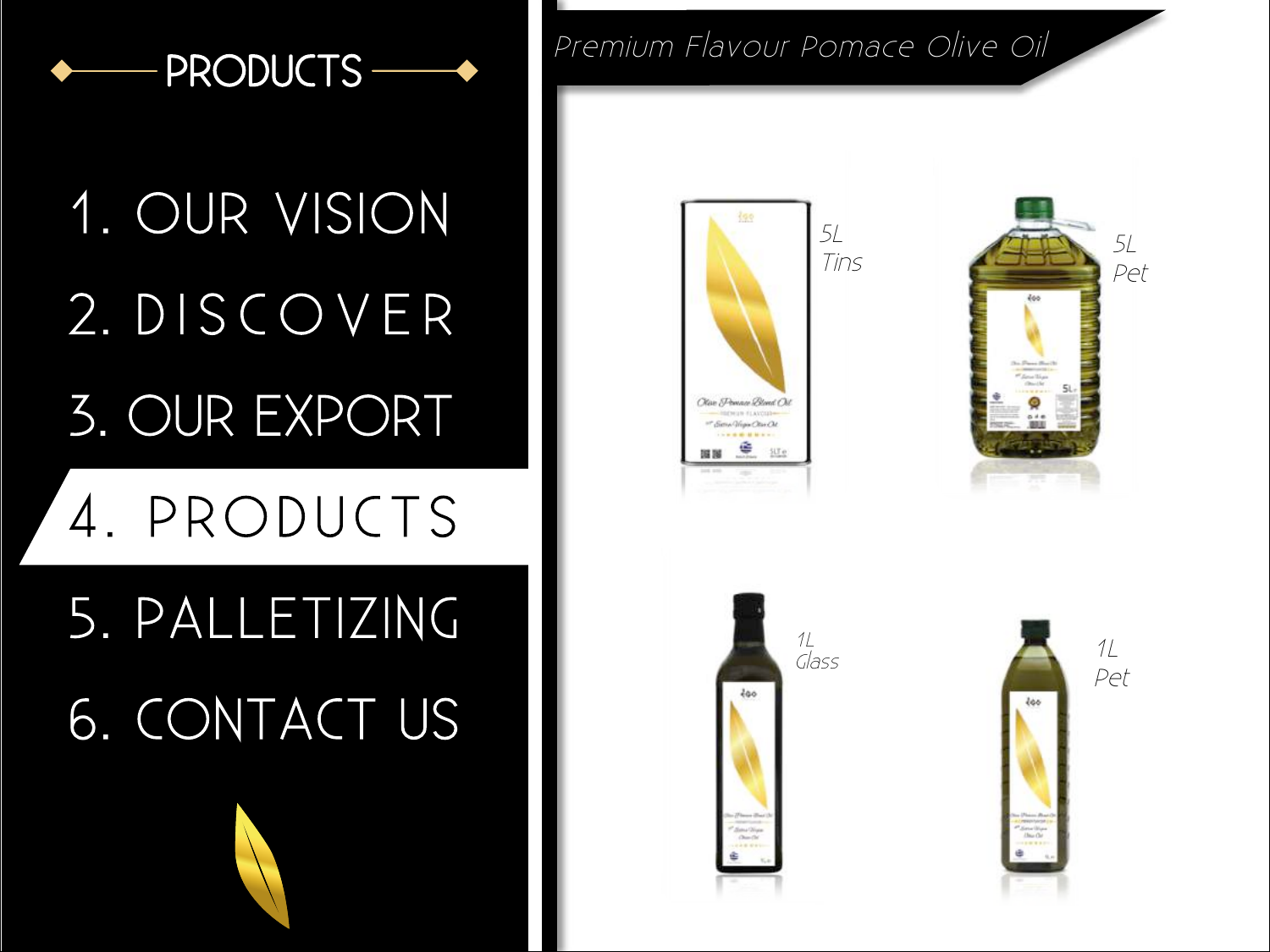

# 1. OUR VISION 2. DISCOVER 3. OUR EXPORT

### 4. PRODUCTS

## 5. PALLETIZING 6. CONTACT US

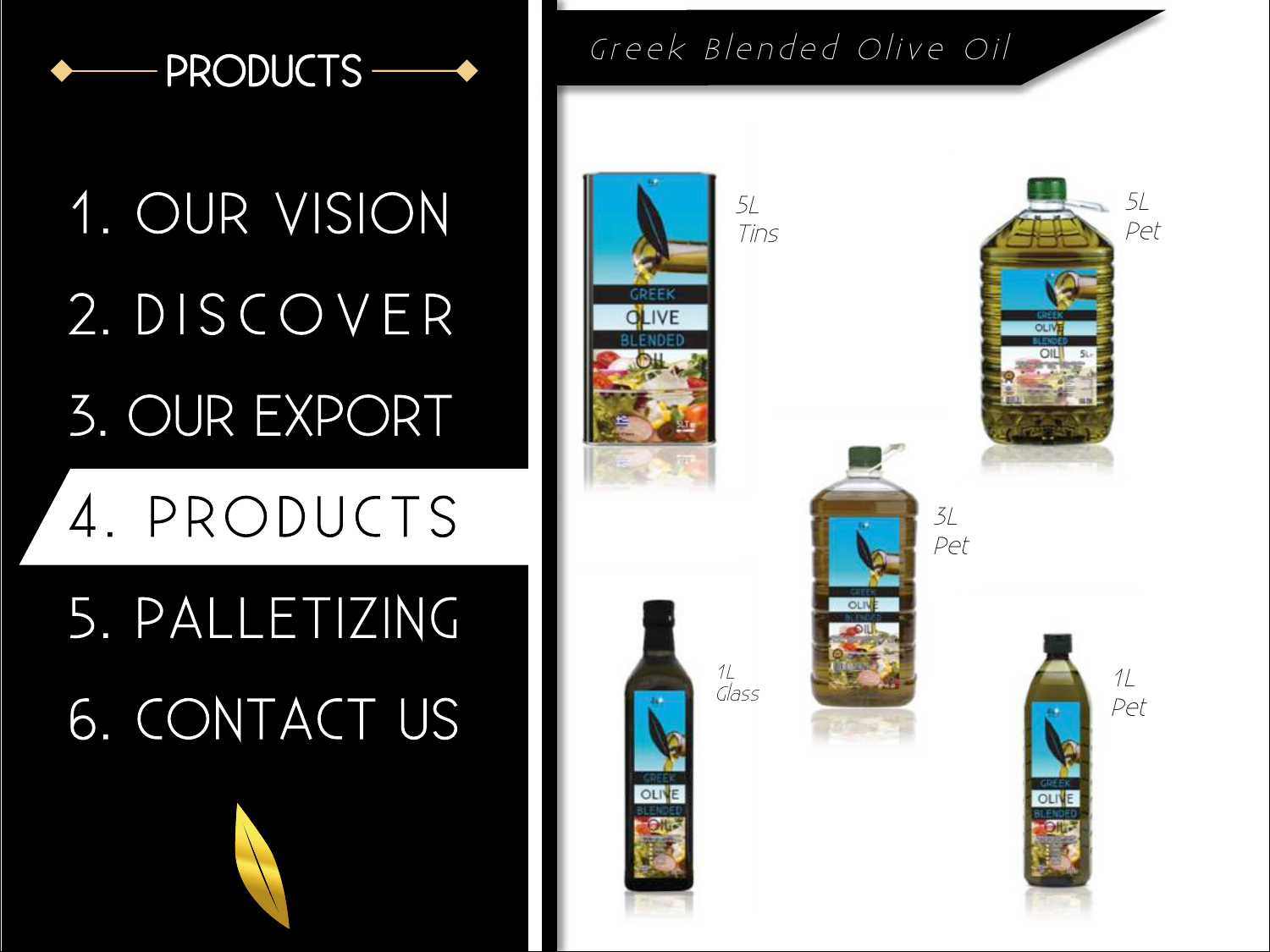#### PALLETIZING REPORT

| Packaging                          |                    |                     |                                         |                                       | 250ml (8,5oz) 500ml (17oz) 750ml (25,4oz) 1L Glass/Pet(33,8oz) 3L Cans/Pet (101,5oz) 5L Cans/Pet (169oz) |                  |
|------------------------------------|--------------------|---------------------|-----------------------------------------|---------------------------------------|----------------------------------------------------------------------------------------------------------|------------------|
| Unit per carton.                   | 24                 | 12                  | 12                                      | 12                                    | 6                                                                                                        |                  |
| Carton per Tx1,20m Standard palet: | 100                | 100                 | 72                                      | <b>60/75</b>                          | 54/55                                                                                                    | 60/55            |
| arten sei 0,80x1,20m füre palet:   | 80                 | 95                  | 70                                      | 48/60                                 | 36/45                                                                                                    | 44/40            |
|                                    |                    |                     |                                         |                                       |                                                                                                          |                  |
| Weight per unit:                   | 0.47k <sub>B</sub> | 0.85k <sub>G</sub>  | 1.16k <sub>0</sub>                      | 1,537kg/940gr                         | 3.08kg/2,85kg                                                                                            | 4.9kg/4.65kg     |
| Weight per carton:                 | 11.35kg            | 10,20 <sub>kg</sub> | 13,90кд                                 | 1B.45kg/11.30kg                       | 18,55kg/17,10kg                                                                                          | 19.60kg/18.60kg  |
| Weight per 1x1,20 Standard patiet: | 1.135kg            | T.020No             | 1.000kg                                 | 1.107kg/847,50kg                      | 1.002kg/940kg                                                                                            | 1.176kg/1.023kg  |
| Waight per 0,80x1,20m Europalist:  | 90Bkg              | 969kg               | $973k$ n                                | 885kg/678kg                           | 668kg/770kg                                                                                              | B63kg/744kg      |
| arton dimensions:<br>×             | 28.5cm             | 23.8cm              | <b>20cm</b>                             | 3D.3cm                                | 35,4cm                                                                                                   | 30.4cm           |
|                                    | <b>Will 19 Scm</b> | 18cm                | 21,5cm                                  | 23 <sub>crit</sub>                    | 30.5cm                                                                                                   | 24.3cm           |
|                                    | 22.7cm             | 28cm                | 29.3cm                                  | 31 Scm                                | 23cm                                                                                                     | 34 <sub>cm</sub> |
| allet height:                      | 1.36 <sub>m</sub>  | WL.<br>1.66 m       | Europ.: Stand: 1.38 m<br>Europ.: 1:72 m | $1.53 \text{ m}$                      | 1.63 <sub>m</sub>                                                                                        | $1,64 =$         |
|                                    |                    |                     |                                         |                                       |                                                                                                          |                  |
| Storage conditions:                |                    |                     |                                         | Best storage in cool and shaded place |                                                                                                          |                  |

#### Download option pallets in 40"ft Container



21 pallets (1000mm\*1200mm)



Download option pallets in 20<sup>\*</sup>ft Container

9 pallets (1000mm\*1200mm)



10 pallets (1000mm\*1200mm)



23 pallets (800mm\*1200mm)



24 pallets (800mm\*1200mm)



11 pallets (800mm\*1200mm)



Products



1. OUR VISION 2. DISCOVER 3. OUR EXPORT 4. PRODUCTS

### 5. PALLETIZING

#### 6. CONTACT US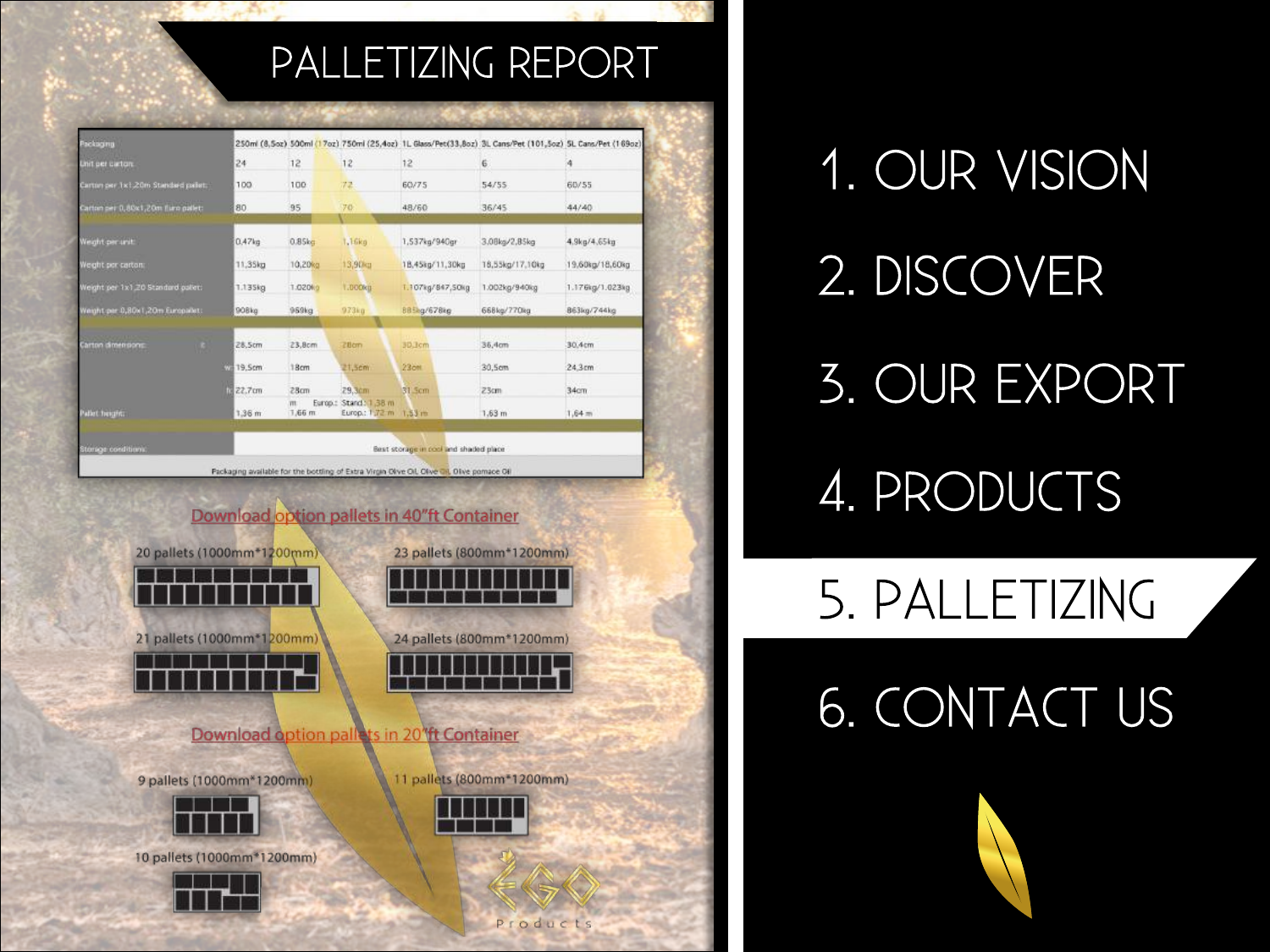#### CONTACT WITH US

- Always with you  $\longrightarrow$ 

#### **GREECE**

M. PANSELINOU 11 STR. 57013 INDUSTRIAL AREA OREOKASTRO **THESSALONIKI** TEL. FACTORY: +30 2314 008 870 TEL. MOBILE: +30 6978 891 799 EMAIL: info@egoproducts.gr



1. OUR VISION 2. DISCOVER 3. OUR EXPORT 4. PRODUCTS 5. PALLETIZING

6. CONTACT US

EGO PRODUCTS PC